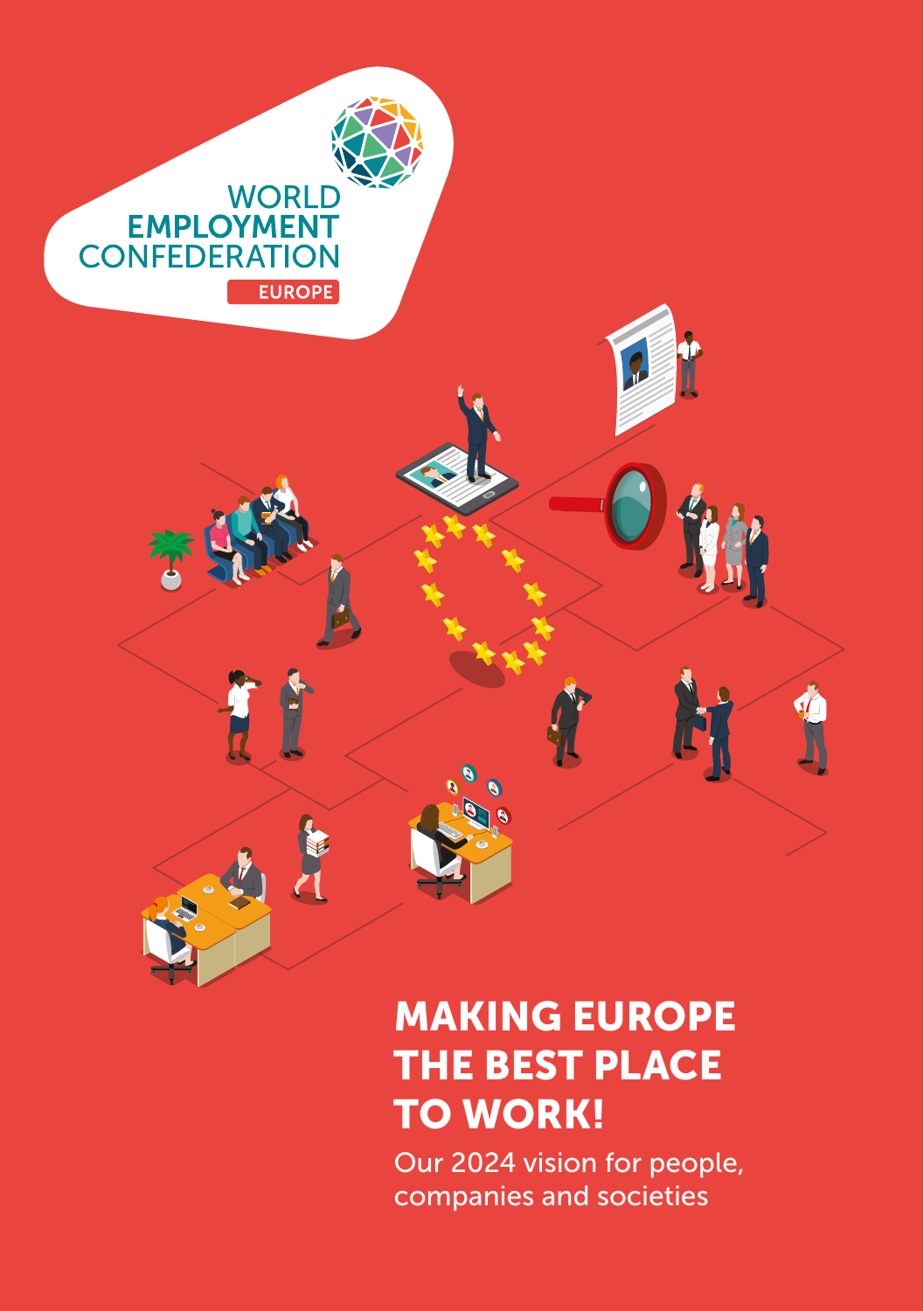### OUR VISION: MAKING EUROPE THE BEST PLACE TO WORK!

Social innovation is needed to tackle today's labour market challenges: persistent high level of youth unemployment, ageing working population, polarisation of the workforce, development of multi-jobs handling, increasing transitions between different work statuses. New safety nets are needed: social protection schemes have changed remarkably little since the 1970s while societies have evolved dramatically. Jobs are much less likely to last for life, to start at nine or to end at five; far more women take paid work; far more households are headed by a single parent, etc. Within the EU, permanent, full-time contracts only account for 58% of the total workforce. A new form of welfare is necessary! **Economic recovery** is picking up, but further structural reforms are urgently needed!

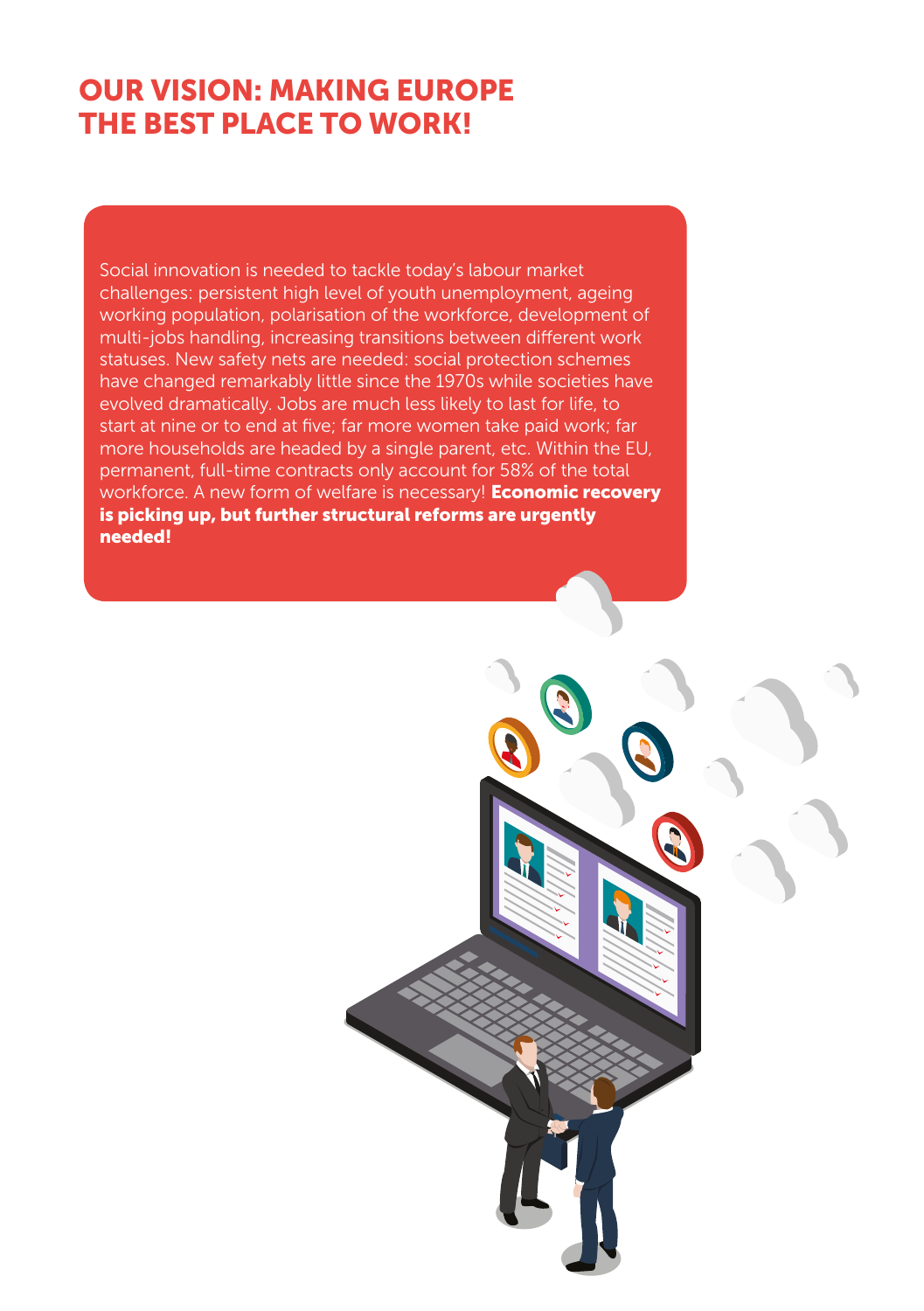Since 2014, the overall economic situation in Europe has improved and 12 million jobs have been created. Rising employment levels put Europe on track to its 2020 targets. However, progress varies between countries and regions, age groups and gender. These challenges will be exacerbated by demographic changes, skill shortages and technological evolution. In addition, several governments have recently adopted more restrictive regulations regarding agency work and private employment industry, hampering their role in supporting first-time entrants to the labour market: EU unemployment rate for young people still remains too high at 14.8 %. At the same time, EU citizens and companies are looking for a wider range of labour contractual arrangements. People aspire to a better work-life balance and companies must adapt to an increasingly volatile and complex environment, while staying competitive.

To fit those new realities, some labour market reforms have been implemented in many countries. Yet, further structural reforms are urgently needed. By 2024, Europe needs to set a framework for labour markets that allows:

- Companies to contract their workforce under diverse and legally secured arrangements and to easily source and hire the right talents with the right skills.
- EU citizens to transit between different jobs and forms of work, without worrying about their pension rights or entitlement to unemployment benefits. Individuals need to be better equipped and empowered to stay relevant to the labour market as they embrace life-long learning.

#### Europe needs a new focus and strategy to adapt to the changing world of work

As labour laws, welfare systems and tax regimes have lagged behind the changing world of work, a new focus and strategy is required for Europe to adapt to the increasing diversity in forms of work. Social innovation is the approach needed to enable better lives by building sustainable and inclusive labour markets, strengthening employers' performance and improving access to work, working conditions and employability of EU citizens.

A well-designed EU social innovation strategy would support Member States in reforming their labour markets to address mega trends such as globalisation, technological evolution and demographic changes; while at the same time capitalising on the European Social Model and the benefits of the European integration process, such as the free movement of workers and services. The agreement on a European Pillar of Social Rights and the conclusions of the Gothenburg Social Summit in 2017 have also been important milestones of the recent past.

EU actions will have to be coordinated and consistent with employment policy debates at international level, such as the new OECD Jobs Strategy or the conclusions of the 2018 G20 Employment Ministerial Meeting which stated that "certain forms of employment, such as parttime work, temporary employment and agency work, among others, present opportunities for job creation, including self-employment, labour mobility, access to the labour market, and the inclusion of vulnerable and underrepresented groups."

#### Social innovation is already in the employment industry's DNA

With the 2019 European elections and the taking office of a new European Commission, the EU policy makers have the opportunity to embark on an agenda of social innovation. The employment industry is ready to play its part in developing innovative solutions. And it has already started to do so. Policy makers should capitalise on best practices that have been developed over the past years by the private employment industry in terms of portability and transferability of social rights.

With this Vision Paper, the World Employment Confederation-Europe, the voice of the private employment industry in Europe, is calling policy makers to adopt measures to help people and companies adapt to changes in the world of work. Focus should be laid on facilitating access to the labour market via diverse forms of work, enhancing business competitiveness through a strong Single Market, empowering EU citizens to navigate a changing world of work, ensuring the sustainability of national social models in Europe and strengthening collaboration between labour market intermediaries.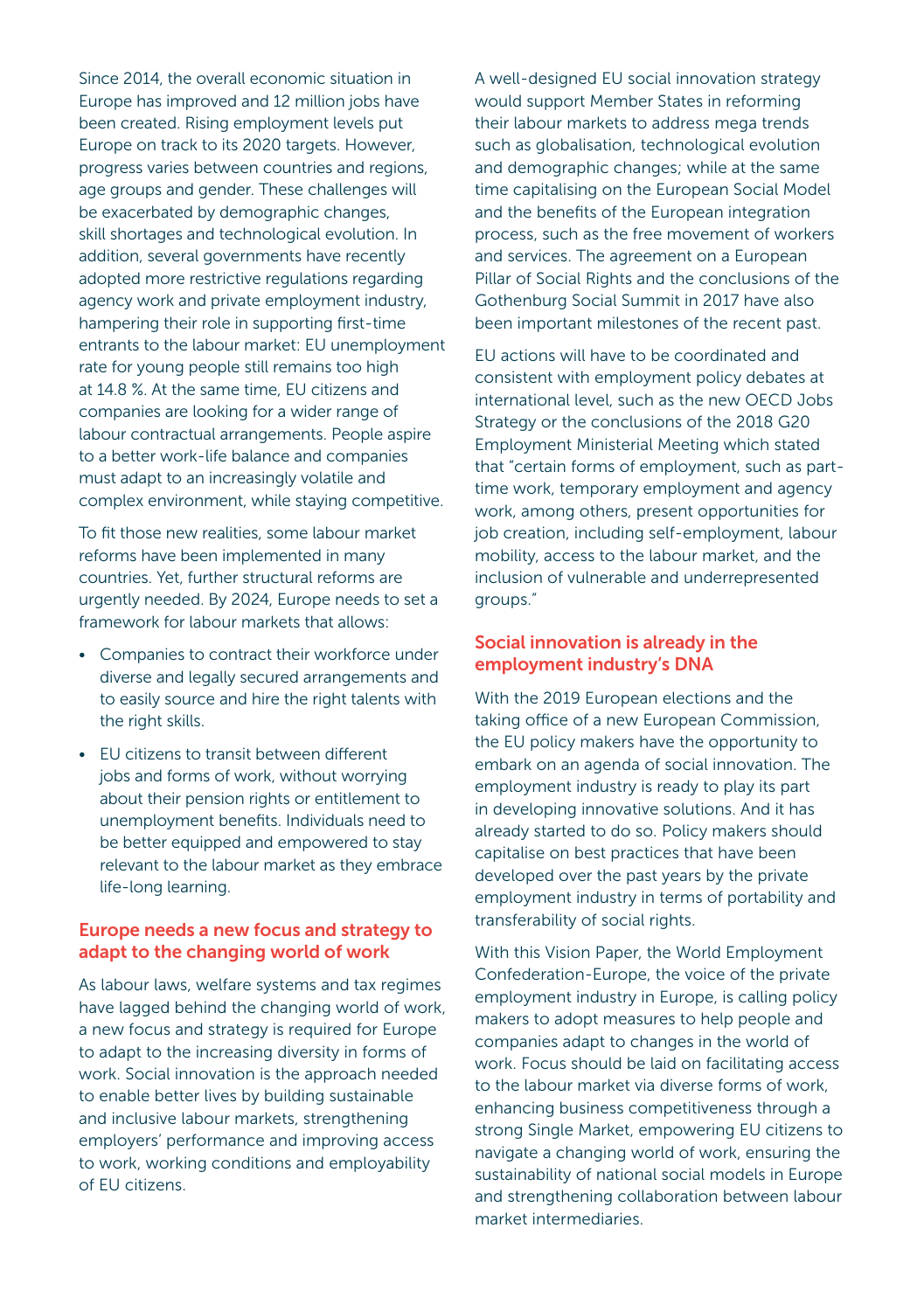## OUR POLICY RECOMMENDATIONS

To enable a modern labour market, commitment and policy action is required at European and national levels. The World Employment Confederation-Europe recommends the following policy actions to be implemented between 2019 and 2024.

#### Encourage diverse forms of work to bring more people into the labour market

- Adapt labour contracts to the diversity of the European workforce's needs
- Support labour migrants and refugees in getting a job
- Stimulate job creation to generate more work opportunities

#### Strengthen the Single Market to unlock the growth and jobs potential of business services

- Strengthen the European single market for business services to unlock its contribution to economic growth and job creation, while ensuring a level-playing field between different forms of work
- Reform labour markets, lift unjustified restrictions and adopt smart regulation on the employment industry

#### Empower EU citizens to build their career path in a changing world of work

- Design effective skills strategies at national and European level, fostering EU citizens' employability and learnability
- Implement skills policies that better support work-based learning and prior learning recognition. Foster dual learning and apprenticeships by promoting the exchange of best practices at EU level
- Encourage the free movement of workers in the European Single Market, offering them opportunities and hope and providing organisations with the best match of talent and business needs

#### Rethink protection schemes to ensure the sustainability of national social models

- Encourage social innovation, building on the employment industry's best practices in promoting new solutions for social protection
- Adapt social safety nets to the new realities of work, fostering adaptability and portability of rights
- Build the funding of social safety nets on non-wage labour costs

#### Strengthen the collaboration between labour market intermediaries to maximise their potential

- Create a European Memorandum of Understanding between public and private employment services and support the involvement of the private employment industry in the European Network of Public Employment Services
- Promote socially responsible online platforms, treating similar services of online and offline intermediation in an equivalent way



Best place to find work opportunities

### Best place to grow business services



Best place to learn and progress

Best place to work in security



**Best place** to maximise potential of labour market intermediation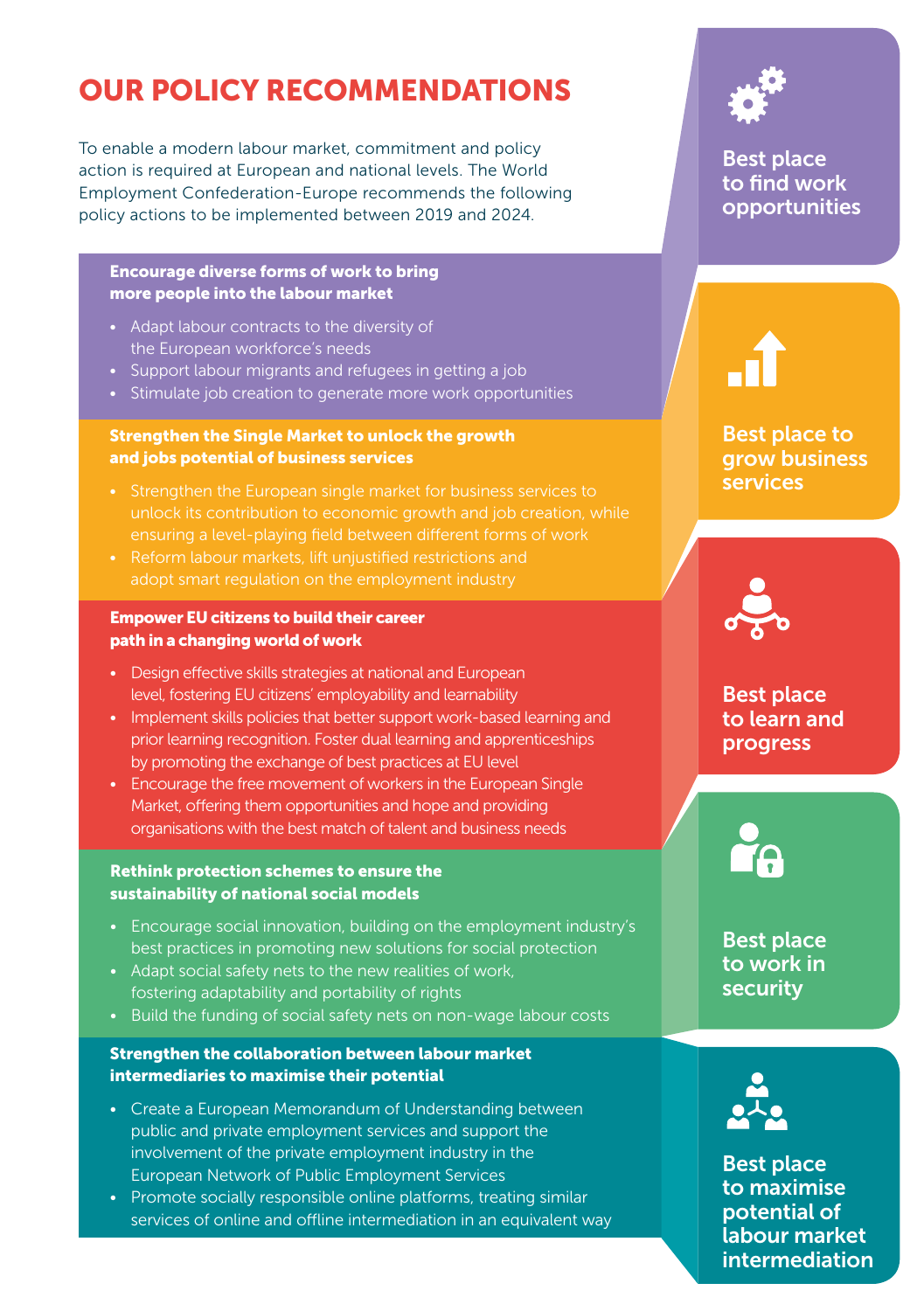### THE ROLE OF THE PRIVATE EMPLOYMENT INDUSTRY IN MAKING EUROPE THE BEST PLACE TO WORK

The private employment industry plays a key role in providing innovative solutions to address the challenges that arise through the everchanging world of work. As labour market enablers, members of the World Employment Confederation-Europe contribute to better functioning labour markets by providing work opportunities, adaptation, security and prosperity. Through the broad range of HR services they offer - agency work, direct recruitment, career management, Recruitment Process Outsourcing (RPO) and Managed Services Provision (MSP) they build trust in the market, develop confidence of individuals and provide a sustainable future for the industry.

The private employment industry contributes to better functioning and more inclusive labour markets by offering employment opportunities to a diverse range of people, by supporting companies in the single market to become more competitive and by working together with public employment services in the context of Memorandums of Understandings at national and regional level. It fosters social innovation by providing transferable and portable rights and social benefits and offers access to skills and apprenticeship.